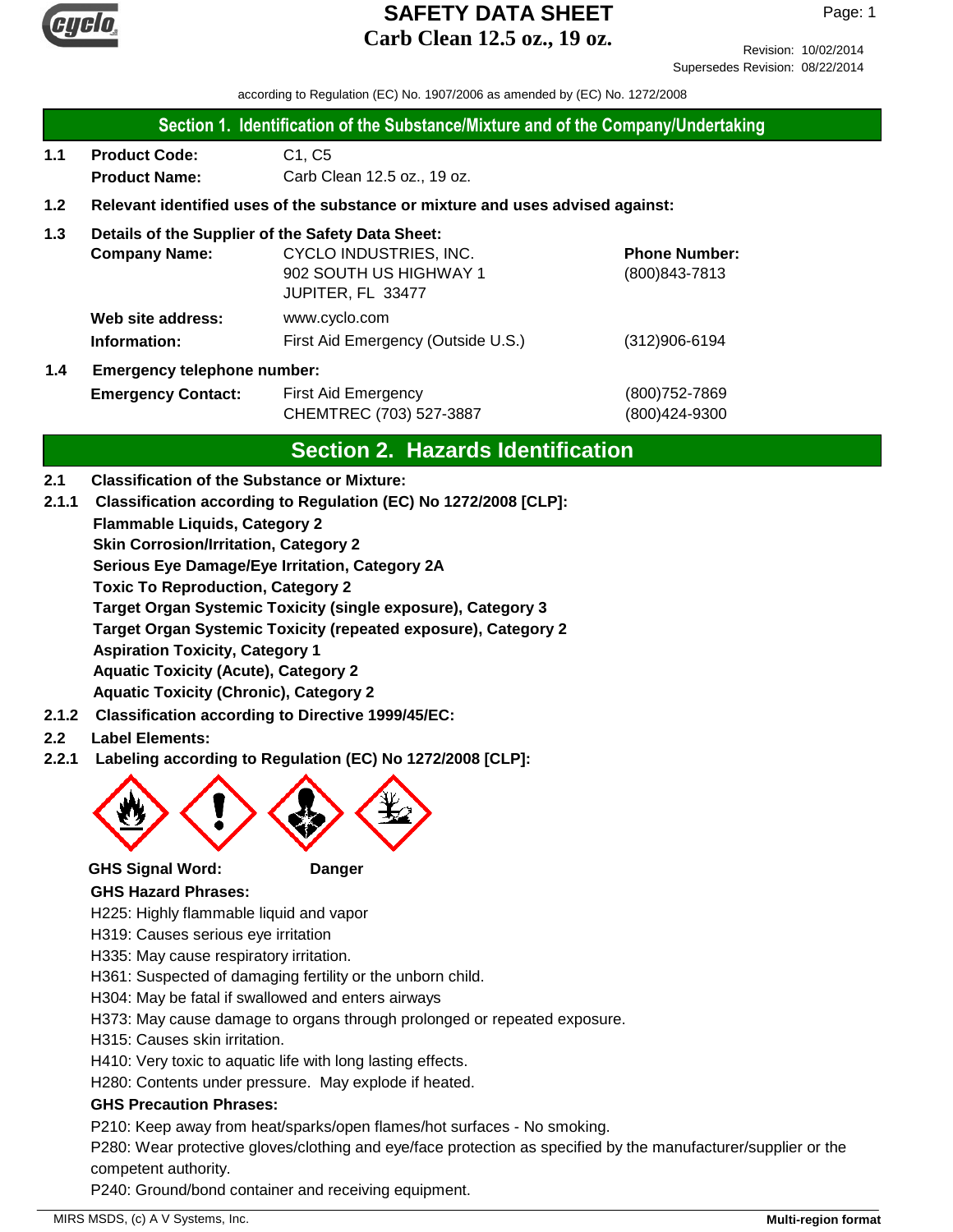

P271: Use only outdoors or in a well-ventilated area.

P261: Avoid breathing dust/fume/gas/mist/vapours/spray.

P260: Do not breathe dust/fume/gas/mist/vapours/spray.

P273: Avoid release to the environment.

#### **GHS Response Phrases:**

P370+378: In case of fire, use carbon dioxide, dry chemicals, foam. for extinction.

P303+361+353: IF ON SKIN (or hair): Remove/take off immediately all contaminated clothing. Rinse skin with water/shower.

P301+330+331: IF SWALLOWED: Rinse mouth. Do NOT induce vomiting.

P304+340: IF INHALED: Remove victim to fresh air and keep at rest in a position comfortable for breathing.

P303+361+353: IF ON SKIN (or hair): Remove/take off immediately all contaminated clothing. Rinse skin with water/shower.

P363: Wash contaminated clothing before reuse.

P305+351+338: IF IN EYES: Rinse cautiously with water for several minutes. Remove contact lenses, if present and easy to do. Continue rinsing.

P309+311: Call a POISON CENTER or doctor/physician if exposed or you feel unwell.

### **GHS Storage and Disposal Phrases:**

P403+235: Store in cool/well-ventilated place.

P501: Dispose of contents/container in accordance with local/regional/national/international regulation.

### **2.2.2 Labeling according to Directive 1999/45/EC:**



# **2.3 Adverse Human Health**

**Effects and Symptoms:**

# **Section 3. Composition/Information on Ingredients**

| CAS#          | Hazardous Components (Chemical Name)/<br><b>REACH Registration No.</b> | <b>Concentration</b> | EC No./<br>EC Index No.   | <b>Risk Phrases/</b><br><b>GHS Classification</b>                                                                                                                       |
|---------------|------------------------------------------------------------------------|----------------------|---------------------------|-------------------------------------------------------------------------------------------------------------------------------------------------------------------------|
| $67 - 64 - 1$ | Acetone                                                                | 40.0 -50.0 %         | 200-662-2<br>606-001-00-8 | F; Xi; R11-36-66-67<br>Flam. Liq. 2: H225<br>Eye Damage 2A: H319<br>TOST (SE) 3: H335 H336                                                                              |
| 108-88-3      | Toluene                                                                | 20.0 - 30.0 %        | 203-625-9<br>601-021-00-3 | F; Xn; R11-38-48/20-63-65-67<br>Flam. Liq. 2: H225<br>Asp. Toxic. 1: H304<br>Skin Corr. 2: H315<br>TOST (SE) 3: H335 H336<br>Toxic Repro. 2: H361<br>TOST (RE) 2: H373  |
| 142-82-5      | Heptane                                                                | 10.0 -20.0 %         | 205-563-8<br>601-008-00-2 | F; Xn; N; R11-38-50/53-65-67<br>Flam. Liq. 2: H225<br>Asp. Toxic. 1: H304<br>Skin Corr. 2: H315<br>TOST (SE) 3: H335 H336<br>Aquatic (A) 1: H400<br>Aquatic (C) 1: H410 |
| 124-38-9      | Carbon dioxide                                                         | 5.0 -15.0 %          | 204-696-9<br><b>NA</b>    | No phrases apply.<br>No data available.                                                                                                                                 |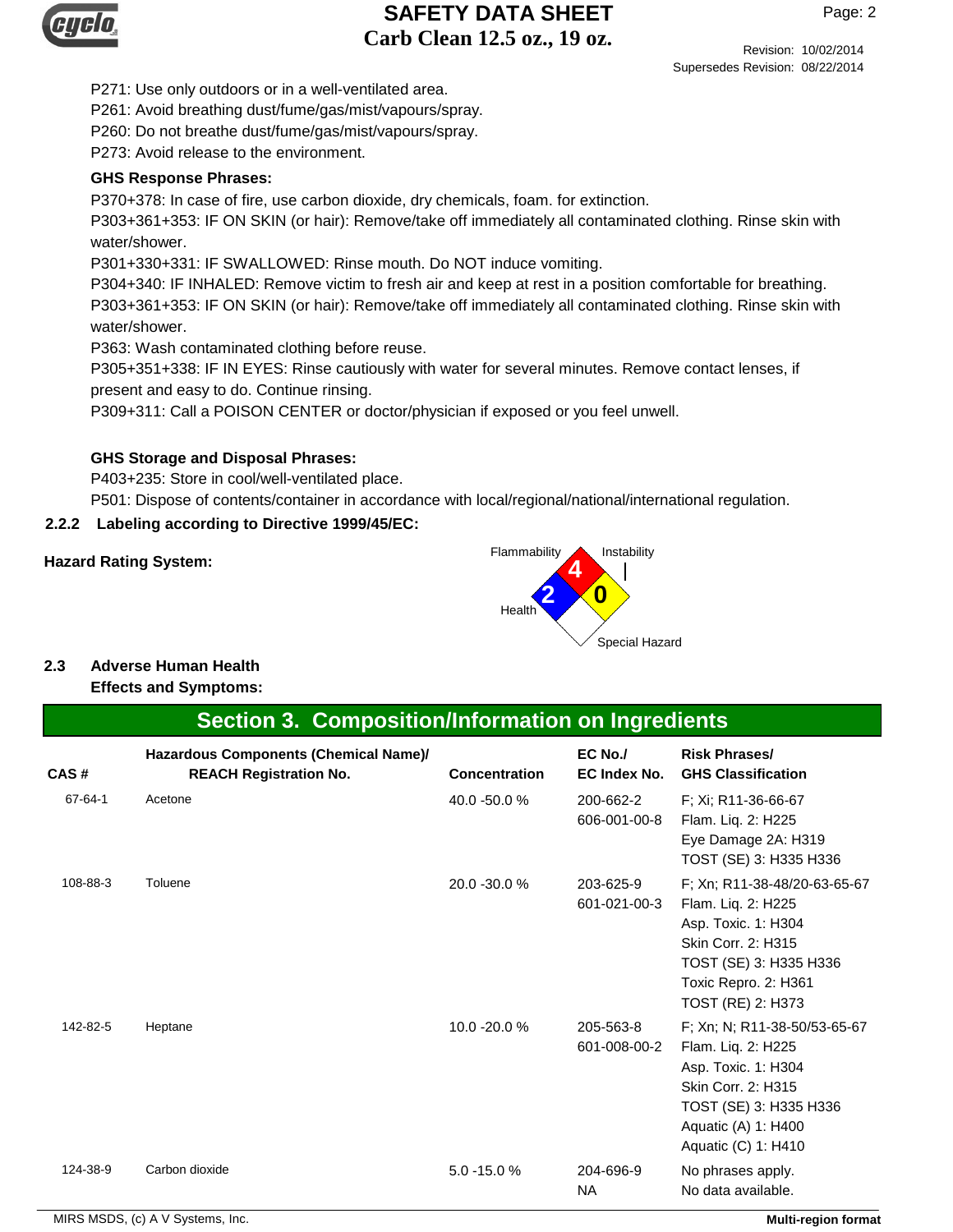

Page: 3

|      |                                                                                  |                                                       |                                                                                                                                                                                                                                                                                                                                                                                                                                                                                          | <b>Section 4. First Aid Measures</b>                                                                                                                                                                                                                                                                                                                                                                                                                                                                                                                         |                                                               |                                   |  |
|------|----------------------------------------------------------------------------------|-------------------------------------------------------|------------------------------------------------------------------------------------------------------------------------------------------------------------------------------------------------------------------------------------------------------------------------------------------------------------------------------------------------------------------------------------------------------------------------------------------------------------------------------------------|--------------------------------------------------------------------------------------------------------------------------------------------------------------------------------------------------------------------------------------------------------------------------------------------------------------------------------------------------------------------------------------------------------------------------------------------------------------------------------------------------------------------------------------------------------------|---------------------------------------------------------------|-----------------------------------|--|
| 4.1  | <b>Measures:</b>                                                                 |                                                       | immediately if adverse reaction occurs.                                                                                                                                                                                                                                                                                                                                                                                                                                                  | Description of First Aidlf ingested, do not leave individual unattended. Seek medical attention immediately.<br>Aspiration hazard: Do not induce vomiting or give anything by mouth because this<br>material can enter the lungs and can cause severe lung damage. If inhaled, remove to<br>fresh air. If in eyes, rinse cautiously with water for several minutes, Remove contact<br>lenses, if present and easy to do. Continue rinsing. Remove contaminated clothing and<br>shoes and launder before reuse. Wash skin with soap and water. Call physician |                                                               |                                   |  |
|      |                                                                                  |                                                       |                                                                                                                                                                                                                                                                                                                                                                                                                                                                                          | <b>Section 5. Fire Fighting Measures</b>                                                                                                                                                                                                                                                                                                                                                                                                                                                                                                                     |                                                               |                                   |  |
| 5.1  | Media:                                                                           |                                                       |                                                                                                                                                                                                                                                                                                                                                                                                                                                                                          | Suitable Extinguishing Carbon dioxide, dry chemicals, foam.                                                                                                                                                                                                                                                                                                                                                                                                                                                                                                  |                                                               |                                   |  |
| 5.2  |                                                                                  | and Hazards:                                          | Flammable Properties NFPA Level 3 Aerosol                                                                                                                                                                                                                                                                                                                                                                                                                                                |                                                                                                                                                                                                                                                                                                                                                                                                                                                                                                                                                              |                                                               |                                   |  |
|      | <b>Flash Pt:</b>                                                                 |                                                       | $\leq$ 0.00 F (-17.8 C)                                                                                                                                                                                                                                                                                                                                                                                                                                                                  | Method Used: TAG Closed Cup                                                                                                                                                                                                                                                                                                                                                                                                                                                                                                                                  |                                                               |                                   |  |
|      |                                                                                  | <b>Explosive Limits:</b>                              | LEL: No data.                                                                                                                                                                                                                                                                                                                                                                                                                                                                            | UEL: No data.                                                                                                                                                                                                                                                                                                                                                                                                                                                                                                                                                |                                                               |                                   |  |
|      |                                                                                  | <b>Autoignition Pt:</b>                               | <b>NE</b>                                                                                                                                                                                                                                                                                                                                                                                                                                                                                |                                                                                                                                                                                                                                                                                                                                                                                                                                                                                                                                                              |                                                               |                                   |  |
| 5.3  | <b>Fire Fighting</b><br><b>Instructions:</b>                                     |                                                       |                                                                                                                                                                                                                                                                                                                                                                                                                                                                                          | SCBA should be used whenever chemical fires are present. Contents under pressure.<br>Cool exposed containers with water spray to prevent bursting.                                                                                                                                                                                                                                                                                                                                                                                                           |                                                               |                                   |  |
|      |                                                                                  |                                                       |                                                                                                                                                                                                                                                                                                                                                                                                                                                                                          | <b>Section 6. Accidental Release Measures</b>                                                                                                                                                                                                                                                                                                                                                                                                                                                                                                                |                                                               |                                   |  |
| 6.3  | <b>Methods and Material</b><br><b>For Containment and</b><br><b>Cleaning Up:</b> |                                                       | Wear appropriate protective clothing and equipment to prevent skin and eye contact.<br>Contain any liquid from leaking containers. Remove sources of ignition. Increase area<br>ventilation. Sweep or gather up material and place in proper container for disposal or<br>recovery. Do not puncture or incinerate container. Contents under pressure. Clean up<br>using dry procedures; avoid dusting. Do not allow to enter sanitary drains, sewer or<br>surface and subsurface waters. |                                                                                                                                                                                                                                                                                                                                                                                                                                                                                                                                                              |                                                               |                                   |  |
|      |                                                                                  |                                                       |                                                                                                                                                                                                                                                                                                                                                                                                                                                                                          | <b>Section 7. Handling and Storage</b>                                                                                                                                                                                                                                                                                                                                                                                                                                                                                                                       |                                                               |                                   |  |
| 7.1  |                                                                                  | <b>Precautions To Be</b><br><b>Taken in Handling:</b> |                                                                                                                                                                                                                                                                                                                                                                                                                                                                                          | Keep away from heat/sparks/open flames/hot surfaces - No smoking. Wear protective<br>gloves/clothing and eye/face protection as specified by the manufacturer/supplier or the<br>competent authority. Ground/bond container and receiving equipment. Use only<br>outdoors or in a well-ventilated area. Avoid breathing dust/fume/gas/mist/vapours/spray.<br>Avoid release to the environment. Keep out of the reach of children.                                                                                                                            |                                                               |                                   |  |
| 7.2  |                                                                                  | <b>Precautions To Be</b><br><b>Taken in Storing:</b>  | automobile.                                                                                                                                                                                                                                                                                                                                                                                                                                                                              | Do not store above 120 degrees F. Do not store in passenger compartment of                                                                                                                                                                                                                                                                                                                                                                                                                                                                                   |                                                               |                                   |  |
|      |                                                                                  |                                                       |                                                                                                                                                                                                                                                                                                                                                                                                                                                                                          | <b>Section 8. Exposure Controls/Personal Protection</b>                                                                                                                                                                                                                                                                                                                                                                                                                                                                                                      |                                                               |                                   |  |
| 8.1  |                                                                                  | <b>Exposure Parameters:</b>                           |                                                                                                                                                                                                                                                                                                                                                                                                                                                                                          |                                                                                                                                                                                                                                                                                                                                                                                                                                                                                                                                                              |                                                               |                                   |  |
| CAS# |                                                                                  | <b>Partial Chemical Name</b>                          |                                                                                                                                                                                                                                                                                                                                                                                                                                                                                          | <b>Britain EH40</b>                                                                                                                                                                                                                                                                                                                                                                                                                                                                                                                                          | <b>France VL</b>                                              | <b>Europe</b>                     |  |
|      | 67-64-1                                                                          | Acetone                                               |                                                                                                                                                                                                                                                                                                                                                                                                                                                                                          | TWA: 1210 mg/m3 (500 ppm)<br>STEL: 3620 mg/m3 (1500 ppm) ppm)                                                                                                                                                                                                                                                                                                                                                                                                                                                                                                | TWA: 1210 mg/m3 (500<br>STEL: 2420 mg/m3 (1000<br>ppm)        | TWA: 1210 mg/m3                   |  |
|      | 108-88-3                                                                         | Toluene                                               |                                                                                                                                                                                                                                                                                                                                                                                                                                                                                          | TWA: 191 mg/m3 (50 ppm)<br>STEL: 384 mg/m3 (100 ppm)                                                                                                                                                                                                                                                                                                                                                                                                                                                                                                         | TWA: 192 mg/m3 (50 ppm)<br>STEL: 384 mg/m3 (100 ppm)          | TWA: 192 mg/m3<br>STEL: 384 mg/m3 |  |
|      | 142-82-5                                                                         | Heptane                                               |                                                                                                                                                                                                                                                                                                                                                                                                                                                                                          | TWA: 2085 mg/m3 (500 ppm)<br>STEL: ()                                                                                                                                                                                                                                                                                                                                                                                                                                                                                                                        | TWA: 1668 mg/m3 (400<br>ppm)<br>STEL: 2085 mg/m3 (500<br>ppm) | TWA: 2085. mg/m3                  |  |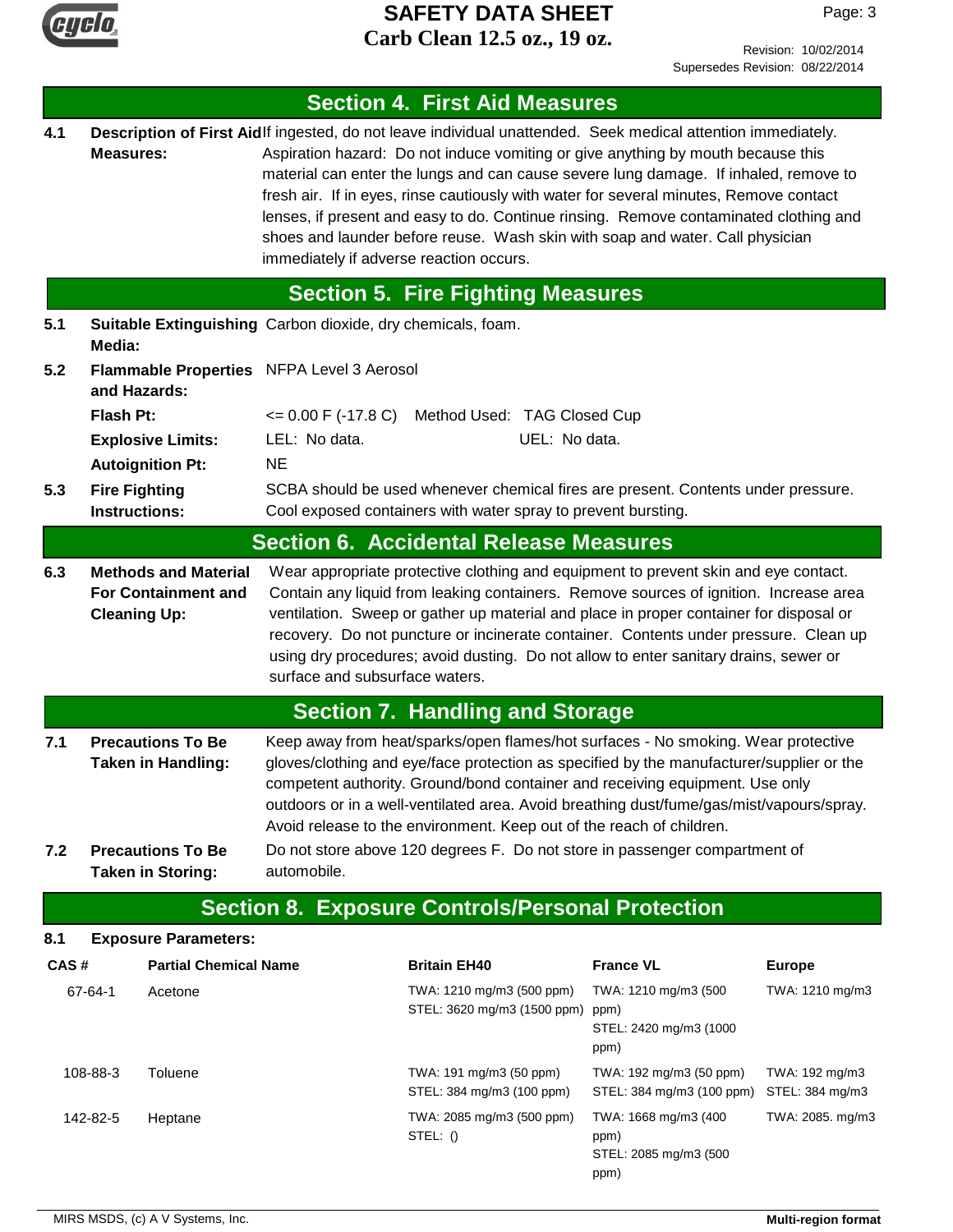|          |                              | Carp Citan $12.5$ $02.1$                                       |                                   | Revision: 10/02/2014            |
|----------|------------------------------|----------------------------------------------------------------|-----------------------------------|---------------------------------|
|          |                              |                                                                |                                   | Supersedes Revision: 08/22/2014 |
| 124-38-9 | Carbon dioxide               | TWA: 9150 mg/m3 (5000 ppm)<br>STEL: 27400 mg/m3 (15000<br>ppm) | TWA: 9000 mg/m3 (5000<br>ppm)     | TWA: 9000 mg/m3                 |
| CAS#     | <b>Partial Chemical Name</b> | <b>OSHA TWA</b>                                                | <b>ACGIH TWA</b>                  | <b>Other Limits</b>             |
| 67-64-1  | Acetone                      | PEL: 1000 ppm                                                  | TLV: 500 ppm<br>STEL: 750 ppm     | 500ppmACGIH TLV<br><b>TWA</b>   |
| 108-88-3 | Toluene                      | PEL: 200 ppm<br>STEL: 500 ppm/(10min)<br>CEIL: 300 ppm         | TLV: 50 ppm                       | No data.                        |
| 142-82-5 | Heptane                      | PEL: 500 ppm                                                   | TLV: 400 ppm<br>STEL: 500ppm      | No data.                        |
| 124-38-9 | Carbon dioxide               | PEL: 5000 ppm                                                  | TLV: 5000 ppm<br>STEL: 30,000 ppm | No data.                        |

#### **8.2 Exposure Controls:**

**8.2.1 Engineering Controls** Exhaust ventilation. Showers. Eyewash stations. **(Ventilation etc.):**

#### **8.2.2 Personal protection equipment:**

Respiratory Equipment Use an approved NIOSH organic vapor respirator below the TLV. If TLV is exceeded or **Eye Protection:** Wear safety glasses or goggles to protect against exposure. **Protective Gloves:** Use chemical resistant gloves for prolonged skin contact. **Other Protective** Rubber apron. **Clothing:**

overexposure is likely, use positive pressure or self contained breathing apparatus. **(Specify Type):**

# **Section 9. Physical and Chemical Properties**

| 9.1 | <b>Information on Basic Physical and Chemical Properties</b>               |                                                     |  |               |  |  |
|-----|----------------------------------------------------------------------------|-----------------------------------------------------|--|---------------|--|--|
|     | [X ] Liquid<br><b>Physical States:</b><br>1 Solid<br>l Gas<br>$\mathbf{L}$ |                                                     |  |               |  |  |
|     | <b>Appearance and Odor:</b>                                                | Clear, colorless spray/mist. Typical solvent odor.  |  |               |  |  |
|     | <b>Melting Point:</b>                                                      | <b>NE</b>                                           |  |               |  |  |
|     | <b>Boiling Point:</b>                                                      | NP.                                                 |  |               |  |  |
|     | <b>Flash Pt:</b>                                                           | $\leq$ 0.00 F (-17.8 C) Method Used: TAG Closed Cup |  |               |  |  |
|     | <b>Evaporation Rate:</b>                                                   | NE.                                                 |  |               |  |  |
|     | <b>Explosive Limits:</b>                                                   | LEL: No data.                                       |  | UEL: No data. |  |  |
|     | Vapor Pressure (vs. Air or<br>$mm Hg$ :                                    | NE.                                                 |  |               |  |  |
|     | Vapor Density (vs. $Air = 1$ ):                                            | NE.                                                 |  |               |  |  |
|     | Specific Gravity (Water $= 1$ ):                                           | No data.                                            |  |               |  |  |
|     | <b>Solubility in Water:</b>                                                | Negligible                                          |  |               |  |  |
|     | <b>Autoignition Pt:</b>                                                    | <b>NE</b>                                           |  |               |  |  |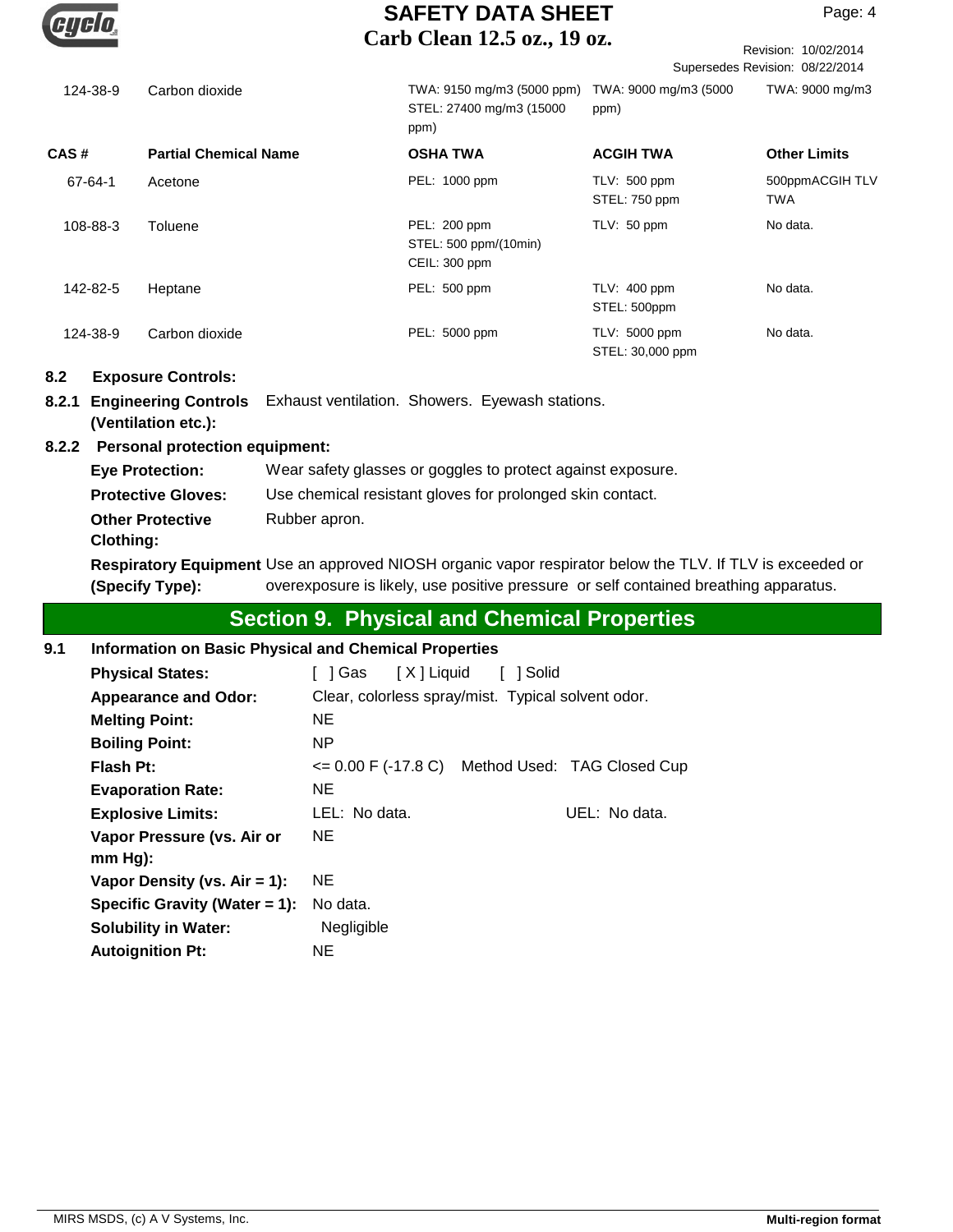

#### **9.2 Other Information**

|      | <b>Percent Volatile:</b>                                          | 44.0 % by weight.                                                                                                             |
|------|-------------------------------------------------------------------|-------------------------------------------------------------------------------------------------------------------------------|
|      |                                                                   | <b>Section 10. Stability and Reactivity</b>                                                                                   |
| 10.1 | <b>Reactivity:</b>                                                | No data available.                                                                                                            |
| 10.2 | <b>Stability:</b>                                                 | Unstable [ ]<br>Stable $[X]$                                                                                                  |
| 10.3 | <b>Conditions To Avoid -</b>                                      | No data available.                                                                                                            |
|      | <b>Hazardous Reactions:</b>                                       |                                                                                                                               |
|      | <b>Possibility of</b><br><b>Hazardous Reactions:</b>              | Will occur [ ]<br>Will not occur [X]                                                                                          |
| 10.4 | Instability:                                                      | <b>Conditions To Avoid -</b> Keep away from heat, sparks and flame. Temperature over 120 degrees F.                           |
| 10.5 | Incompatibility -<br><b>Materials To Avoid:</b>                   | Strong acids. Strong oxidizing agents.                                                                                        |
| 10.6 | <b>Hazardous</b><br><b>Decomposition Or</b><br><b>Byproducts:</b> | Carbon monoxide, carbon dioxide.                                                                                              |
|      |                                                                   |                                                                                                                               |
|      |                                                                   | <b>Section 11. Toxicological Information</b>                                                                                  |
| 11.1 | <b>Information on</b><br><b>Toxicological Effects:</b>            | No data available.                                                                                                            |
|      |                                                                   | CAS# 142-82-5:                                                                                                                |
|      |                                                                   | Other Studies:, TDLo, Oral, Rat, 60.00 GM/KG, 3 W.                                                                            |
|      |                                                                   | Results:<br>Kidney, Ureter, Bladder: Changes in liver weight.                                                                 |
|      |                                                                   | - National Technical Information Service, Vol/p/yr: OTS0571116,                                                               |
|      |                                                                   | Other Studies:, TDLo, Oral, Rat, 260.0 GM/KG, 13 W.                                                                           |
|      |                                                                   | Results:<br>Kidney, Ureter, Bladder: Changes in bladder weight.                                                               |
|      |                                                                   | Endocrine: Hypoglycemia.                                                                                                      |
|      |                                                                   | Nutritional and Gross Metabolic: Weight loss or decreased weight gain.                                                        |
|      |                                                                   | - National Technical Information Service, Vol/p/yr: OTS0571116,                                                               |
|      |                                                                   | Other Studies:, TCLo, Inhalation, Rat, 4000. PPM, 6 D.<br>Results:                                                            |
|      |                                                                   | Brain and Coverings: Recordings from specific areas of CNS.                                                                   |
|      |                                                                   | Sense Organs and Special Senses (Nose, Eye, Ear, and Taste): Ear: Changes in<br>cochlear structure or function.               |
|      |                                                                   | Nutritional and Gross Metabolic: Weight loss or decreased weight gain.                                                        |
|      |                                                                   | - Pharmacology and Toxicology, Munksgaard International Pub., POB 2148, Copenhagen                                            |
|      |                                                                   | K Denmark, Vol/p/yr: 76,41, 1995                                                                                              |
|      |                                                                   | Other Studies:, TDLo, Intraperitoneal, Rat, 9625. MG/KG, 7 D.<br>Results:                                                     |
|      |                                                                   | Liver: Other changes.                                                                                                         |
|      |                                                                   | Blood:Changes in serum composition (e.g.                                                                                      |
|      |                                                                   | Biochemical: Enzyme inhibition, induction, or change in blood or tissue levels: Multiple<br>enzyme effects.                   |
|      |                                                                   | - Toxicology Letters., Elsevier Science Pub. B.V., POB 211, 1000 AE, Amsterdam 1000<br>AE Netherlands, Vol/p/yr: 14,169, 1982 |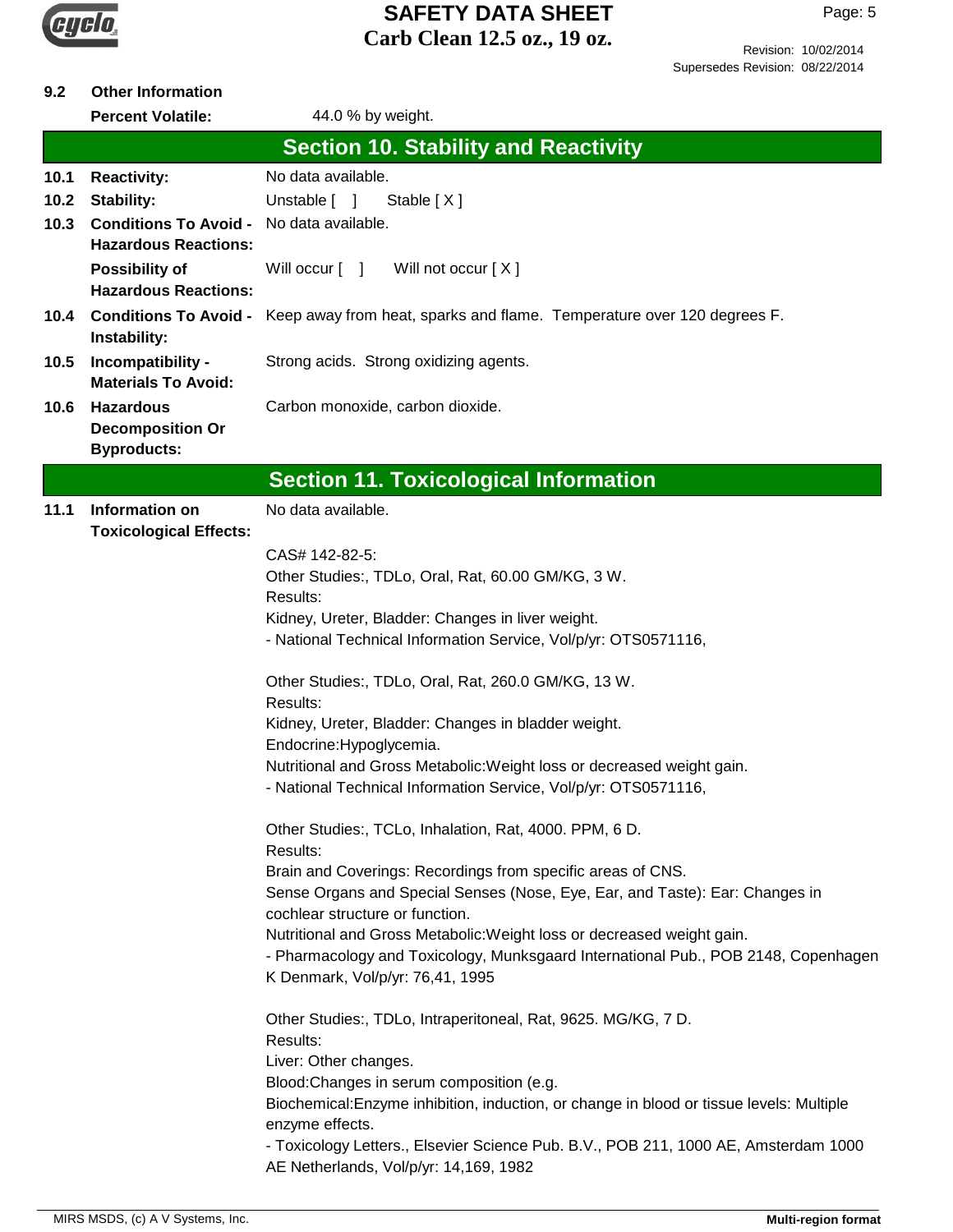

Revision: 10/02/2014 Supersedes Revision: 08/22/2014

Other Studies:, TDLo, Intraperitoneal, Rat, 8840. MG/KG, 45 D. Results: Liver: Other changes. Biochemical:Enzyme inhibition, induction, or change in blood or tissue levels: Phosphatases. Biochemical:Enzyme inhibition, induction, or change in blood or tissue levels: Hepatic microsomal mixed oxidase (dealkylation, hydroxylation, etc.) - JAT, Journal of Applied Toxicology., John Wiley & Sons Ltd., Baffins Lane, Chichester, W.Sussex PO19 1UD UK, Vol/p/yr: 8,81, 1988 Acute toxicity, TCLo, Inhalation, Human, 1000. PPM, 6 M. Results: Behavioral: Hallucinations, distorted perceptions. - "U.S. Bureau of Mines Report of Investigation No. 2979," Patty, F.A., and W.P. Yant, 1929 Volume, Vol/p/yr: 2979,-, 1929 Acute toxicity, LC50, Inhalation, Rat, 103.0 GM/M3, 4 H. Results: Behavioral: Change in motor activity (specific assay). Behavioral: Alteration of classical conditioning. - Gigiena Truda i Professional'nye Zabolevaniya.(Labor Hygiene and Occupational Disease), V/O Mezhdunarodnaya Kniga, Moscow 113095 Russia, Vol/p/yr: 32(10),23, 1988 Acute toxicity, LCLO, Inhalation, Mouse, 59.00 GM/M3, 41 M. Results: Behavioral: Convulsions or effect on seizure threshold. - Biochemische Zeitschrift., For publisher information, see EJBCAI, Berlin Germany, Vol/p/yr: 115,235, 1921 Acute toxicity, LD50, Intravenous, Mouse, 222.0 MG/KG. Results: Brain and Coverings: Changes in circulation (hemorrhage,thrombosis, etc. Lungs, Thorax, or Respiration:Dyspnea. Gastrointestinal:Nausea or vomiting. - Journal of Pharmaceutical Sciences., American Pharmaceutical Assoc., 2215

| CAS#     | <b>Hazardous Components (Chemical Name)</b> | <b>NTP</b> | <b>IARC</b> | <b>ACGIH</b> | <b>OSHA</b> |
|----------|---------------------------------------------|------------|-------------|--------------|-------------|
| 67-64-1  | Acetone                                     | n.a.       | n.a.        | A4           | n.a.        |
| 108-88-3 | Toluene                                     | n.a.       | 3           | A4           | n.a.        |
| 142-82-5 | Heptane                                     | n.a.       | n.a.        | n.a.         | n.a.        |
| 124-38-9 | Carbon dioxide                              | n.a.       | n.a.        | n.a.         | n.a.        |
|          |                                             |            |             |              |             |

Constitution Ave., NW, Washington, DC 20037, Vol/p/yr: 67,566, 1978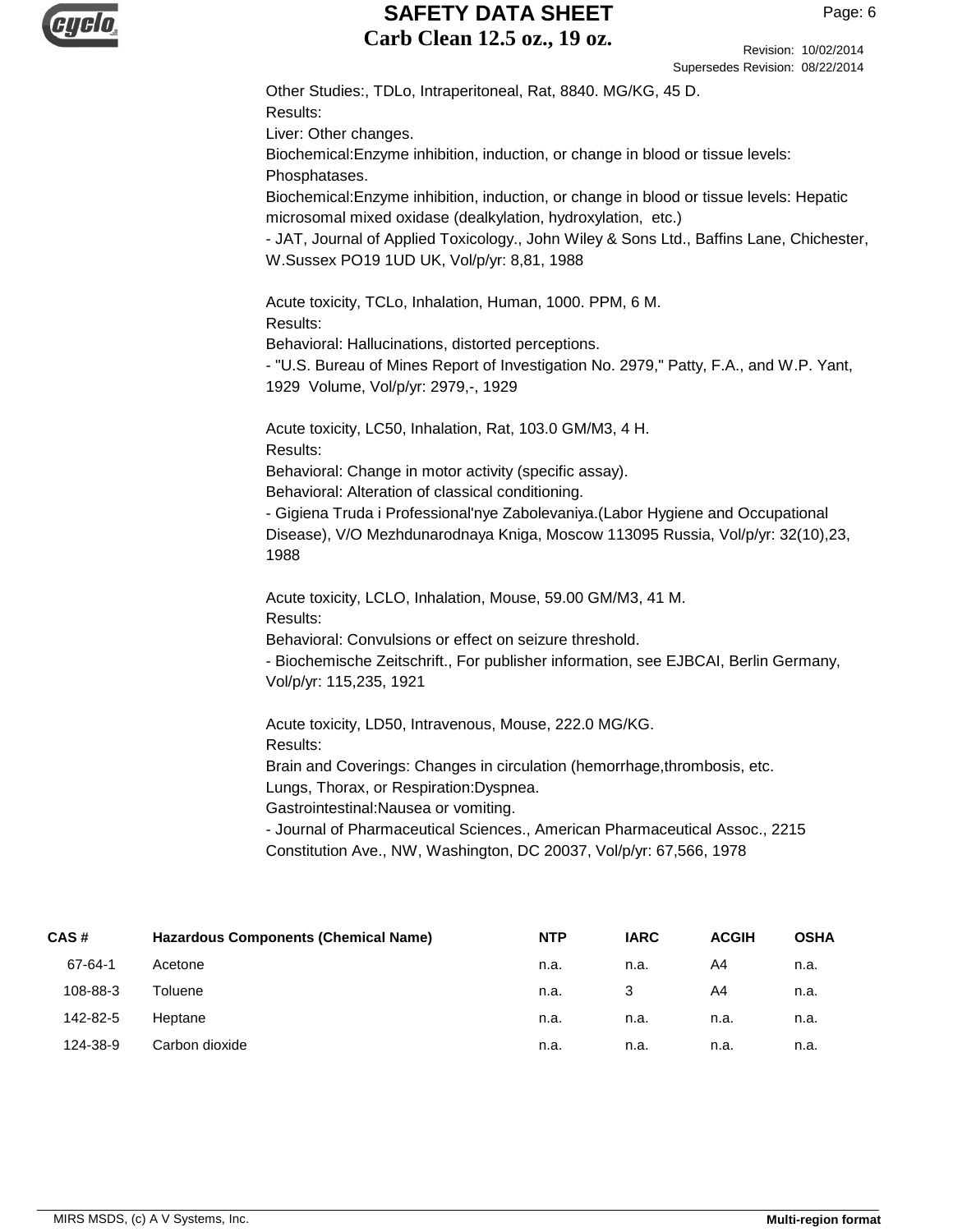

Page: 7

|      | <b>Section 12. Ecological Information</b> |                                                                                                                                                                                                                 |  |  |  |  |
|------|-------------------------------------------|-----------------------------------------------------------------------------------------------------------------------------------------------------------------------------------------------------------------|--|--|--|--|
| 12.1 | <b>Toxicity:</b>                          | CAS# 142-82-5:<br>Effective concentration to 50% of test organisms., Water Flea (Daphnia magna), 82500.<br>UG/L, 96 H, Intoxication,, Water temperature: 28.00 C (82.4 F) C.<br>Results:<br>No observed effect. |  |  |  |  |
|      |                                           | - Acute Toxicity of Petroleum Products, Crude Oil andOil Refinery Effluent on Plankton,<br>Benthic Invertebrates and Fish, Das, P.K.M.K., and S.K. Konar, 1988                                                  |  |  |  |  |
|      |                                           | LC50, Water Flea (Daphnia magna), 50.00 MG/L, 24 H, Intoxication,, Water temperature:<br>20.00 C (68.0 F) - 22.00 C (71.6 F) C, pH: 7.70, Hardness: 16.00 dH.<br>Results:<br>No observed effect.                |  |  |  |  |
|      |                                           | - Results of the Damaging Effect of Water Pollutants on Daphnia magna (Befunde der<br>Schadwirkung Wassergefahrdender Stoffe Gegen Daphnia magna), Bringmann, G., and<br>R. Kuhn, 1977                          |  |  |  |  |
|      |                                           | LC50, Western Mosquitofish (Gambusia affinis), adult(s), 4924000. UG/L, 48 H, Mortality,<br>Water temperature: 20.00 C (68.0 F) - 27.00 C (80.6 F) C, pH: 8.90.<br>Results:<br>Age Effects.                     |  |  |  |  |
|      |                                           | - Toxicity to Gambusia affinis of Certain Pure Chemicals in Turbid Waters, Wallen, I.E.,<br>W.C. Greer, and R. Lasater, 1957                                                                                    |  |  |  |  |
|      |                                           | LC50, Western Mosquitofish (Gambusia affinis), adult(s), 4924000. UG/L, 24 H, Mortality,<br>Water temperature: 20.00 C (68.0 F) - 27.00 C (80.6 F) C, pH: 8.90.<br>Results:<br>Age Effects.                     |  |  |  |  |
|      |                                           | - Toxicity to Gambusia affinis of Certain Pure Chemicals in Turbid Waters, Wallen, I.E.,<br>W.C. Greer, and R. Lasater, 1957                                                                                    |  |  |  |  |
|      |                                           | Not reported., Western Mosquitofish (Gambusia affinis), adult(s), 5600000. UG/L, 96 H,<br>Mortality, Water temperature: 20.00 C (68.0 F) - 27.00 C (80.6 F) C, pH: 8.90.<br>Results:                            |  |  |  |  |
|      |                                           | No observed effect.<br>- Toxicity to Gambusia affinis of Certain Pure Chemicals in Turbid Waters, Wallen, I.E.,<br>W.C. Greer, and R. Lasater, 1957                                                             |  |  |  |  |
|      |                                           | LC50, Western Mosquitofish (Gambusia affinis), adult(s), 4924000. UG/L, 96 H, Mortality,<br>Water temperature: 20.00 C (68.0 F) - 27.00 C (80.6 F) C, pH: 8.90.<br>Results:<br>No observed effect.              |  |  |  |  |
|      |                                           | - Toxicity to Gambusia affinis of Certain Pure Chemicals in Turbid Waters, Wallen, I.E.,<br>W.C. Greer, and R. Lasater, 1957                                                                                    |  |  |  |  |
|      |                                           | Not reported., Coho Salmon, Silver Salmon (Oncorhynchus kisutch), 100000. UG/L, 96 H,<br>Mortality, Water temperature: 8.00 C (46.4 F) C, pH: 8.10.<br>Results:                                                 |  |  |  |  |
|      |                                           | Age Effects.<br>- Effects of Some Components of Crude Oil on Young Coho Salmon, Morrow, J.E., R.L.<br>Gritz, and M.P. Kirton, 1975                                                                              |  |  |  |  |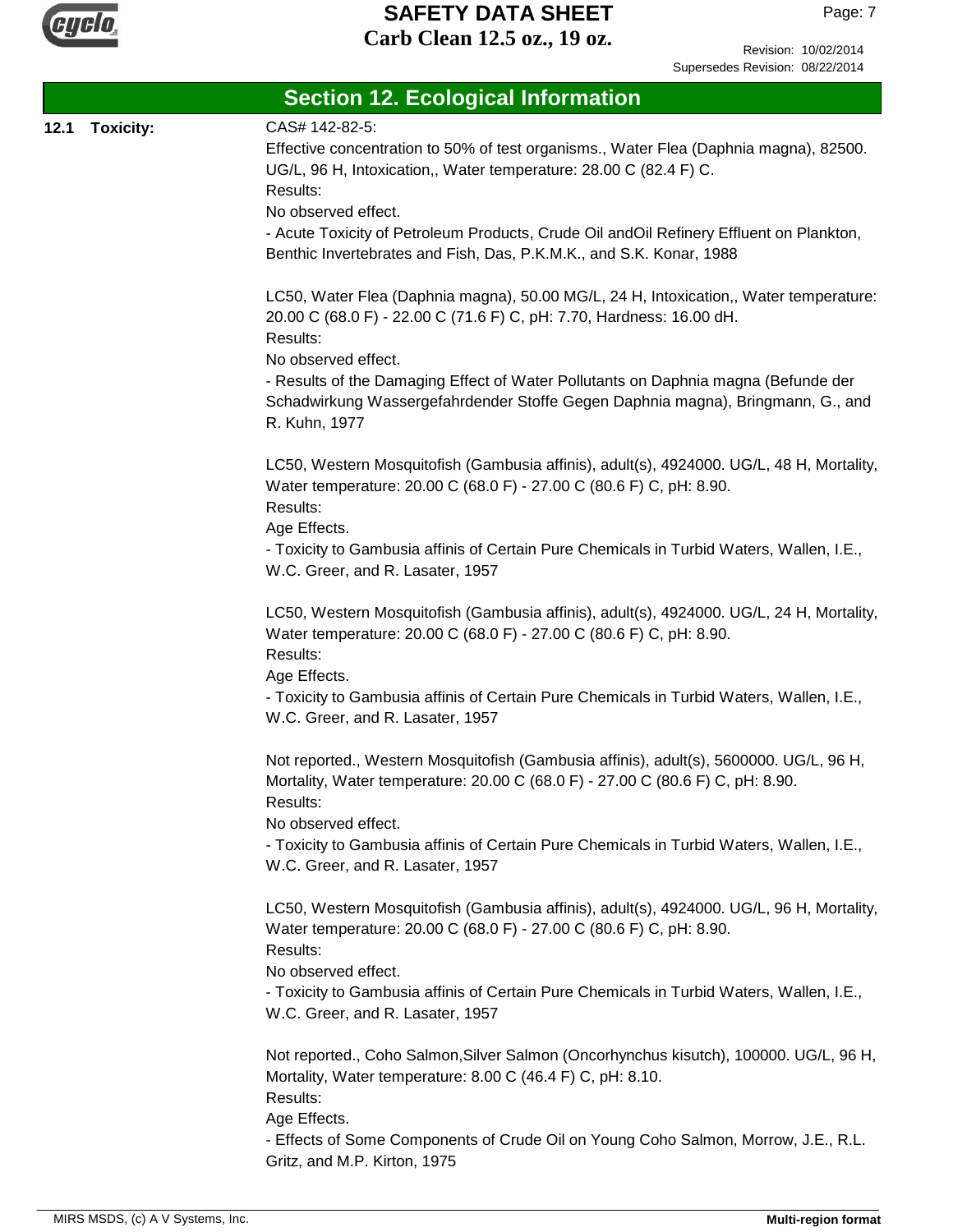

Revision: 10/02/2014 Supersedes Revision: 08/22/2014

LC50, Mozambique Tilapia (Oreochromis mossambicus), 375000. UG/L, 96 H, Mortality, Water temperature: 27.80 C (82.0 F) C. Results: No observed effect.

- Acute Toxicity of n-Heptane and n-Hexane on Worm and Fish, Ghatak, D.B., M.M. Hossain, and S.K. Konar, 1988

LC50, Midge Family (Chironomidae), larva(e), 838000. UG/L, 96 H, Intoxication,, Water temperature: 28.00 C (82.4 F) C, pH: 7.00, Hardness: 260.00 MG/L. Results:

No observed effect.

- Acute Toxicity of Petroleum Products, Crude Oil andOil Refinery Effluent on Plankton, Benthic Invertebrates and Fish, Das, P.K.M.K., and S.K. Konar, 1988

Effective concentration to 50% of test organisms., Algae (Algae), 1500. UG/L, 8 H, Physiology.

Results:

No observed effect.

- Gulf Underwater Flare Experiment (GUFEX): Effects of Hydrocarbons on Phytoplankton, Brooks, J.M., G.A. Fryxell, D.F. Reid, and W.M. Sackett, 1977

Not reported., Pacific Oyster (Crassostrea gigas), egg(s), 3400000. UG/L, 48 H, Mortality, Water temperature: 20.00 C (68.0 F) - 21.50 C (70.7 F) C. Results:

No observed effect.

- The Effect of Alaskan Crude Oil and Selected Hydrocarbon Compounds on Embryonic Development of the Pacfic Oyster, Crassostrea gigas, Legore, R.S., 1974

LC50, Oligochaete (Branchiura sowerbyi), 2500000. UG/L, 96 H, Mortality, Water temperature: 27.80 C (82.0 F) C.

Results:

No observed effect.

- Acute Toxicity of n-Heptane and n-Hexane on Worm and Fish, Ghatak, D.B., M.M. Hossain, and S.K. Konar, 1988

Effective concentration to 50% of test organisms., Snail (Viviparus bengalensis), 472000. UG/L, 96 H, Intoxication,, Water temperature: 28.00 C (82.4 F) C. Results:

No observed effect.

- Acute Toxicity of Petroleum Products, Crude Oil andOil Refinery Effluent on Plankton, Benthic Invertebrates and Fish, Das, P.K.M.K., and S.K. Konar, 1988

Lethal concentration to 0% of test organisms., Carp (Leuciscus idus ssp. melanotus), 220.0 MG/L, 48 H, Mortality.

Results:

No observed effect.

- Results of the Investigation of 200 Chemical Compounds for Acute Fish Toxicity with the Golden Orfe Test (Ergebnisse der Untersuchung von 200 Chemischen Verbindungen auf Akute Fischtoxizitat mit dem Goldorfentest), Juhnke, I., and D. Luedemann, 1978

LC50, Carp (Leuciscus idus ssp. melanotus), 270.0 MG/L, 48 H, Mortality. Results: No observed effect.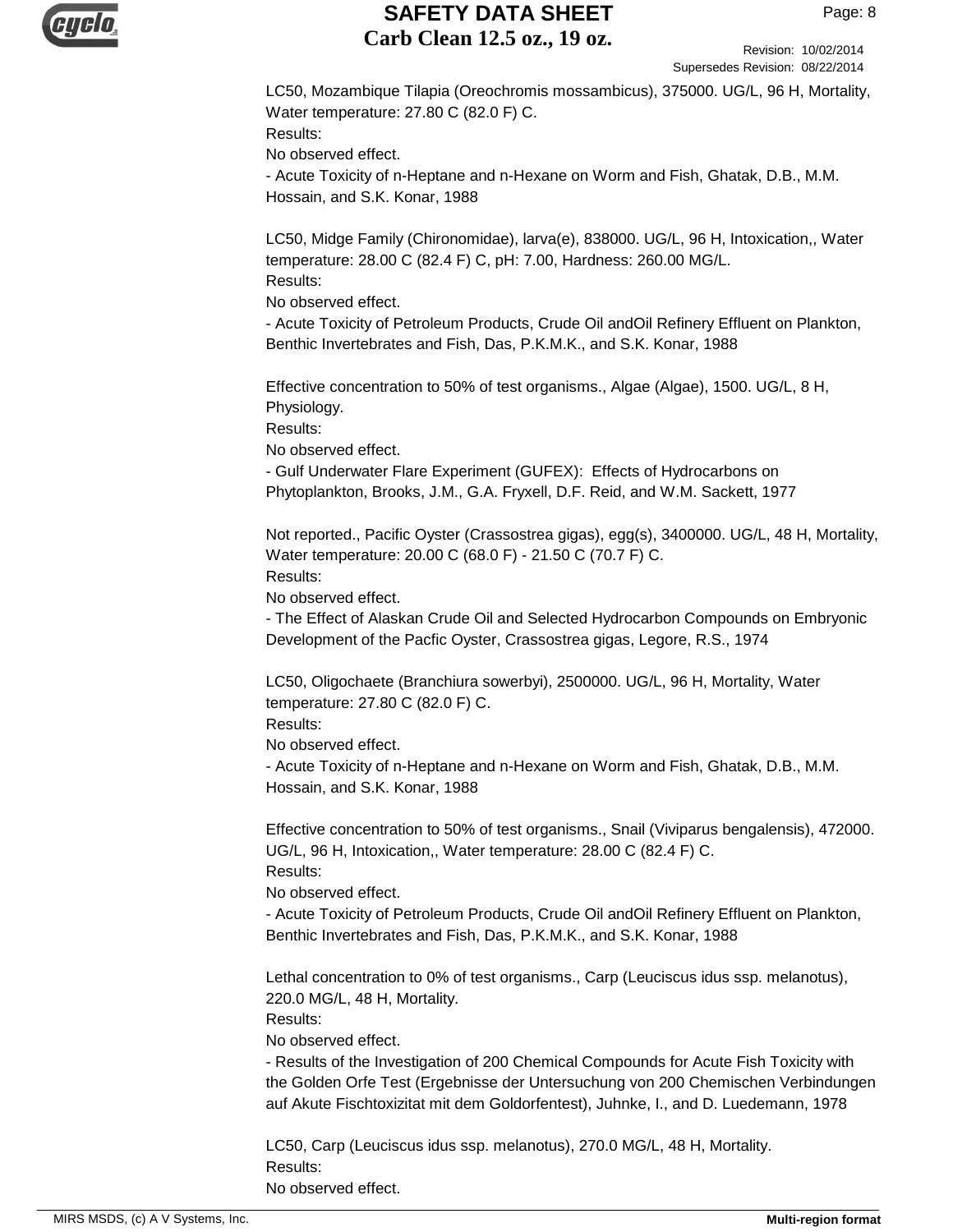

Revision: 10/02/2014 Supersedes Revision: 08/22/2014

- Results of the Investigation of 200 Chemical Compounds for Acute Fish Toxicity with the Golden Orfe Test (Ergebnisse der Untersuchung von 200 Chemischen Verbindungen auf Akute Fischtoxizitat mit dem Goldorfentest), Juhnke, I., and D. Luedemann, 1978

Lethal concentration to 100% of test organisms., Carp (Leuciscus idus ssp. melanotus), 350.0 MG/L, 48 H, Mortality.

Results:

No observed effect.

- Results of the Investigation of 200 Chemical Compounds for Acute Fish Toxicity with the Golden Orfe Test (Ergebnisse der Untersuchung von 200 Chemischen Verbindungen auf Akute Fischtoxizitat mit dem Goldorfentest), Juhnke, I., and D. Luedemann, 1978

Lethal concentration to 0% of test organisms., Carp (Leuciscus idus ssp. melanotus), 1370. MG/L, 48 H, Mortality.

Results:

No observed effect.

- Results of the Investigation of 200 Chemical Compounds for Acute Fish Toxicity with the Golden Orfe Test (Ergebnisse der Untersuchung von 200 Chemischen Verbindungen auf Akute Fischtoxizitat mit dem Goldorfentest), Juhnke, I., and D. Luedemann, 1978

LC50, Carp (Leuciscus idus ssp. melanotus), 2940. MG/L, 48 H, Mortality. Results:

No observed effect.

- Results of the Investigation of 200 Chemical Compounds for Acute Fish Toxicity with the Golden Orfe Test (Ergebnisse der Untersuchung von 200 Chemischen Verbindungen auf Akute Fischtoxizitat mit dem Goldorfentest), Juhnke, I., and D. Luedemann, 1978

Lethal concentration to 100% of test organisms., Carp (Leuciscus idus ssp. melanotus), 3420. MG/L, 48 H, Mortality.

Results:

No observed effect.

- Results of the Investigation of 200 Chemical Compounds for Acute Fish Toxicity with the Golden Orfe Test (Ergebnisse der Untersuchung von 200 Chemischen Verbindungen auf Akute Fischtoxizitat mit dem Goldorfentest), Juhnke, I., and D. Luedemann, 1978

# **Section 13. Disposal Considerations**

**13.1 Waste Disposal** Dispose of contents/container in accordance with local/regional/national/international regulation. **Waste Disposal Method:**

# **Section 14. Transport Information**

# **14.1 LAND TRANSPORT (US DOT):**

**DOT Proper Shipping Name:** Consumer Commodity **DOT Hazard Class:** ORM-D ORM-D **UN/NA Number:**

# **14.1 LAND TRANSPORT (European ADR/RID):**

| <b>ADR/RID Shipping Name:</b> | Aerosols, Ltd. Qty. |
|-------------------------------|---------------------|
| UN Number:                    | 1950                |
| <b>Hazard Class:</b>          | N.A.                |

**ADR Classification:** 2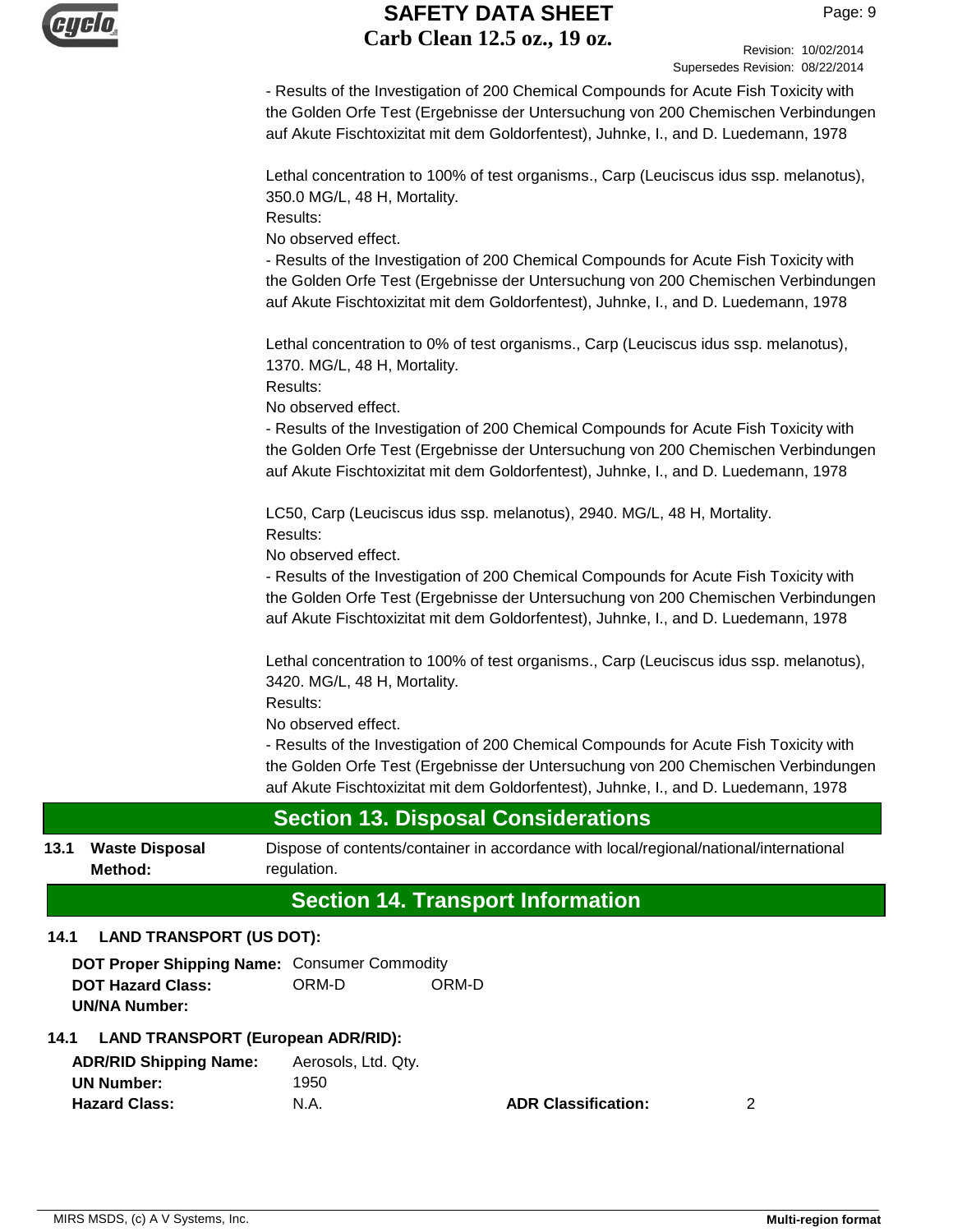|                                           |                                     |                                                                       | <b>SAFETY DATA SHEET</b>              |                                                    | Page: 10                                                                                                                |
|-------------------------------------------|-------------------------------------|-----------------------------------------------------------------------|---------------------------------------|----------------------------------------------------|-------------------------------------------------------------------------------------------------------------------------|
|                                           |                                     |                                                                       | Carb Clean 12.5 oz., 19 oz.           |                                                    | Revision: 10/02/2014                                                                                                    |
|                                           |                                     |                                                                       |                                       |                                                    | Supersedes Revision: 08/22/2014                                                                                         |
| 14.2                                      | <b>MARINE TRANSPORT (IMDG/IMO):</b> |                                                                       |                                       |                                                    |                                                                                                                         |
|                                           | <b>IMDG/IMO Shipping Name:</b>      | Aerosols, Ltd. Qty.                                                   |                                       |                                                    |                                                                                                                         |
| <b>UN Number:</b><br><b>Hazard Class:</b> |                                     | 50<br>N.A.                                                            | <b>Packing Group:</b>                 | <b>IMDG Classification:</b>                        | 2.1                                                                                                                     |
|                                           |                                     |                                                                       | <b>Marine Pollutant:</b>              |                                                    | No                                                                                                                      |
| 14.3                                      | AIR TRANSPORT (ICAO/IATA):          |                                                                       |                                       |                                                    |                                                                                                                         |
|                                           | <b>ICAO/IATA Shipping Name:</b>     | Aerosols, flammable, Ltd. Qty.                                        |                                       |                                                    |                                                                                                                         |
| <b>UN Number:</b>                         |                                     | 1950                                                                  |                                       |                                                    |                                                                                                                         |
| <b>Hazard Class:</b>                      |                                     | 2.1 - FLAMMABLE GAS                                                   | <b>IATA Classification:</b>           |                                                    | 2.1                                                                                                                     |
|                                           |                                     | <b>Section 15. Regulatory Information</b>                             |                                       |                                                    |                                                                                                                         |
|                                           |                                     | EPA SARA (Superfund Amendments and Reauthorization Act of 1986) Lists |                                       |                                                    |                                                                                                                         |
| CAS#                                      |                                     | <b>Hazardous Components (Chemical Name)</b>                           | S. 302 (EHS)                          | S. 304 RQ                                          | S. 313 (TRI)                                                                                                            |
| 67-64-1                                   | Acetone                             |                                                                       | No                                    | <b>Yes 5000 LB</b>                                 | No.                                                                                                                     |
| 108-88-3                                  | Toluene                             |                                                                       | No                                    | <b>Yes 1000 LB</b>                                 | Yes                                                                                                                     |
| 142-82-5                                  | Heptane                             |                                                                       | No                                    | No.                                                | <b>No</b>                                                                                                               |
| 124-38-9                                  | Carbon dioxide                      |                                                                       | No                                    | No.                                                | No.                                                                                                                     |
| CAS#                                      |                                     | <b>Hazardous Components (Chemical Name)</b>                           | Other US EPA or State Lists           |                                                    |                                                                                                                         |
| 67-64-1                                   | Acetone                             |                                                                       |                                       |                                                    | CAA HAP, ODC: No; CWA NPDES: No; TSCA: Inventory, 4                                                                     |
|                                           |                                     |                                                                       |                                       | Test; CA PROP.65: No; CA TAC, Title 8: Title 8; MA | Oil/HazMat: Yes; MI CMR, Part 5: Part 5; NC TAP: No; NJ                                                                 |
|                                           |                                     |                                                                       |                                       |                                                    | EHS: Yes - 0006; NY Part 597: Yes; PA HSL: Yes - E; SC                                                                  |
|                                           |                                     |                                                                       | TAP: No; WI Air: Yes                  |                                                    |                                                                                                                         |
| 108-88-3                                  | Toluene                             |                                                                       |                                       |                                                    | CAA HAP, ODC: HAP; CWA NPDES: Yes; TSCA: Inventory,                                                                     |
|                                           |                                     |                                                                       |                                       |                                                    | 8A CAIR; CA PROP.65: Yes; CA TAC, Title 8: TAC, Title 8;<br>MA Oil/HazMat: Yes; MI CMR, Part 5: CMR, Part 5; NC TAP:    |
|                                           |                                     |                                                                       |                                       |                                                    | Yes; NJ EHS: Yes - 1866; NY Part 597: Yes; PA HSL: Yes -                                                                |
|                                           |                                     |                                                                       | E; SC TAP: Yes; WI Air: Yes           |                                                    |                                                                                                                         |
| 142-82-5                                  | Heptane                             |                                                                       |                                       |                                                    | CAA HAP, ODC: No; CWA NPDES: No; TSCA: Inventory, 4                                                                     |
|                                           |                                     |                                                                       |                                       |                                                    | Test, 8A PAIR; CA PROP.65: No; CA TAC, Title 8: Title 8; MA<br>Oil/HazMat: Yes; MI CMR, Part 5: No; NC TAP: No; NJ EHS: |
|                                           |                                     |                                                                       |                                       |                                                    | Yes - 1339; NY Part 597: No; PA HSL: Yes - 1; SC TAP: No;                                                               |
|                                           |                                     |                                                                       | WI Air: No                            |                                                    |                                                                                                                         |
| 124-38-9                                  | Carbon dioxide                      |                                                                       |                                       |                                                    | CAA HAP, ODC: No; CWA NPDES: No; TSCA: Inventory; CA                                                                    |
|                                           |                                     |                                                                       |                                       |                                                    | PROP.65: No; CA TAC, Title 8: Title 8; MA Oil/HazMat: Yes;<br>MI CMR, Part 5: No; NC TAP: No; NJ EHS: Yes - 0343; NY    |
|                                           |                                     |                                                                       |                                       |                                                    | Part 597: No; PA HSL: Yes - 1; SC TAP: No; WI Air: Yes                                                                  |
| CAS#                                      |                                     | <b>Hazardous Components (Chemical Name)</b>                           | <b>International Regulatory Lists</b> |                                                    |                                                                                                                         |
| 67-64-1                                   | Acetone                             |                                                                       | Yes                                   |                                                    | Canadian DSL: Yes; Canadian NDSL: No; Taiwan TCSCA:                                                                     |
| 108-88-3                                  | Toluene                             |                                                                       |                                       |                                                    | Canadian DSL: Yes; Canadian NDSL: No; Taiwan TCSCA:                                                                     |
|                                           |                                     |                                                                       | Yes                                   |                                                    |                                                                                                                         |
| 142-82-5                                  | Heptane                             |                                                                       | Yes                                   |                                                    | Canadian DSL: Yes; Canadian NDSL: No; Taiwan TCSCA:                                                                     |
| 124-38-9                                  | Carbon dioxide                      |                                                                       | Yes                                   |                                                    | Canadian DSL: Yes; Canadian NDSL: No; Taiwan TCSCA:                                                                     |